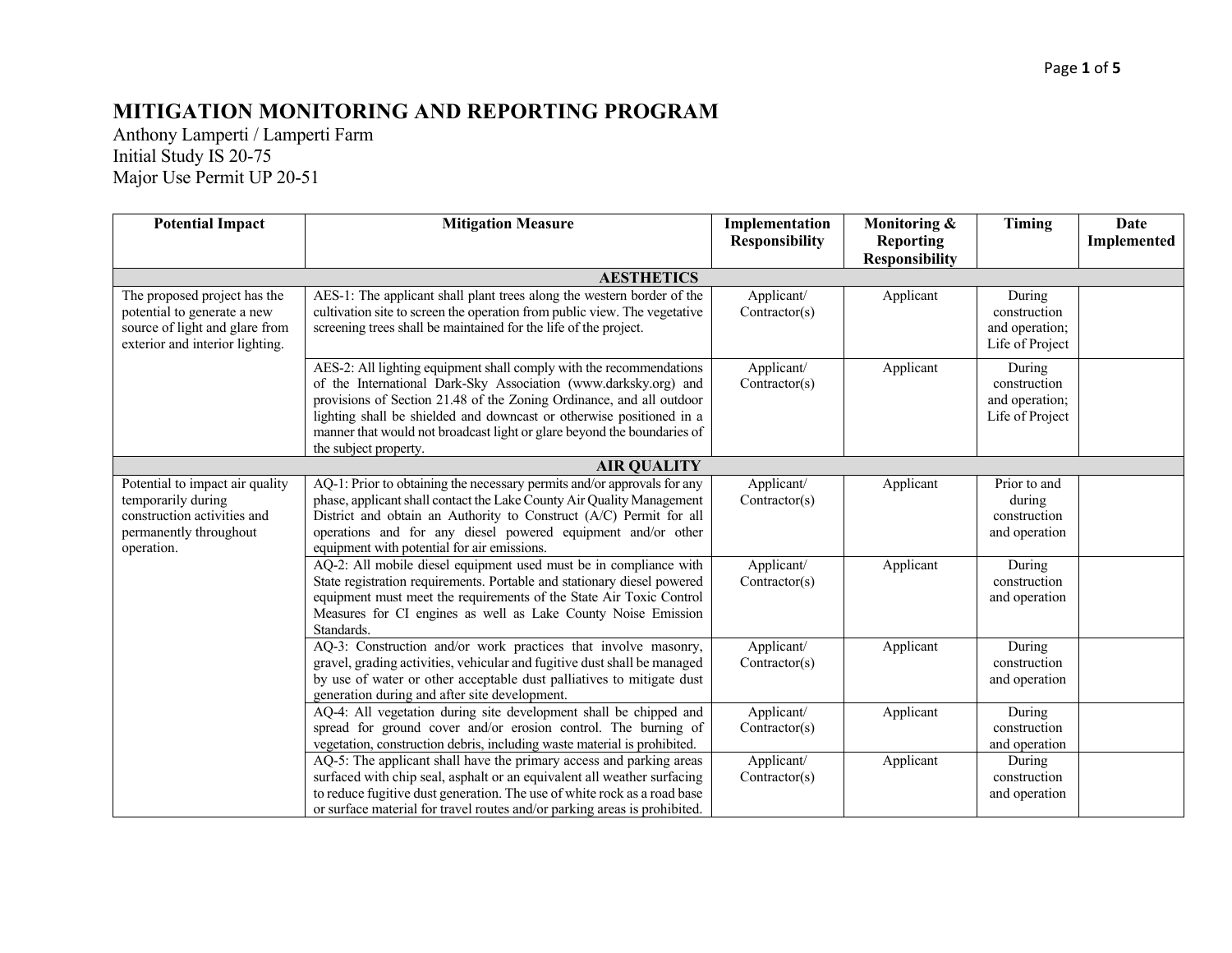|                                                       | AQ-6: All areas subject infrequent use of driveways, over flow                                                                           | Applicant/    | Applicant | During             |  |
|-------------------------------------------------------|------------------------------------------------------------------------------------------------------------------------------------------|---------------|-----------|--------------------|--|
|                                                       | parking, etc., shall be surfaced with gravel. Applicant shall regularly                                                                  | Contractor(s) |           | construction       |  |
|                                                       | use and/or maintain graveled area to reduce fugitive dust generations.                                                                   |               |           | and operation      |  |
|                                                       | <b>BIOLOGICAL RESOURCES</b>                                                                                                              |               |           |                    |  |
| Potential to impact species                           | BIO-1: All work should incorporate erosion control measures consistent                                                                   | Applicant/    | Applicant | Prior to and       |  |
| identified as a candidate,                            | with the engineered Erosion and Sediment Control Plans submitted,                                                                        | Contractor(s) |           | during site        |  |
| sensitive, or special status                          | Lake County Grading Regulations, and the State Water Resources                                                                           |               |           | development        |  |
| species.                                              | Control Board's Cannabis General Order (Order No. WQ 2019-001-                                                                           |               |           | and                |  |
|                                                       | DWQ).                                                                                                                                    |               |           | construction       |  |
|                                                       | BIO-2: Pesticides and fertilizer storage facilities shall be located                                                                     | Applicant/    | Applicant | Prior to and       |  |
|                                                       | outside of riparian setbacks and not located within 100 feet of a well                                                                   | Contractor(s) |           | during site        |  |
|                                                       | head and all watercourses.                                                                                                               |               |           | development        |  |
|                                                       |                                                                                                                                          |               |           | and                |  |
|                                                       |                                                                                                                                          |               |           | construction       |  |
|                                                       | BIO-3: The applicant shall maintain a minimum of a one-hundred-foot                                                                      | Applicant/    | Applicant | During             |  |
|                                                       | setback/buffer from the top of bank of any creek (perennial and                                                                          | Contractor(s) |           | construction       |  |
|                                                       | intermittent), the edge of a lake, delineated wetland, and/or vernal pool.                                                               |               |           | and operation;     |  |
|                                                       |                                                                                                                                          |               |           | Life of Project    |  |
|                                                       | BIO-4: Prior to commencement of activities within the bed or bank of                                                                     | Applicant/    | Applicant | During             |  |
|                                                       | a creek, a Streambed Alteration Agreement shall be obtained from the                                                                     | Contractor(s) |           | construction       |  |
|                                                       | California Department of Fish and Wildlife. All the conditions of such                                                                   |               |           | and operation;     |  |
|                                                       | permit shall be adhered to throughout the course of the project to                                                                       |               |           | Life of Project    |  |
|                                                       | reduce the impacts to a less than significant level.                                                                                     |               |           |                    |  |
|                                                       | <b>CULTURAL RESOURCES/TRIBAL CULTURAL RESOURCES</b>                                                                                      |               |           |                    |  |
| Disturb an archaeological                             | CUL-1: Should any archaeological, paleontological, or cultural                                                                           | Applicant/    | Applicant | During             |  |
| resource or human remains                             | materials be discovered during site development, all activity shall be                                                                   | Contractor(s) |           | construction       |  |
| during construction activities.                       | halted in the vicinity of the find(s), the culturally affiliated Tribe shall                                                             |               |           | and operation;     |  |
|                                                       | be notified, and a qualified archaeologist retained to evaluate the                                                                      |               |           | Life of Project    |  |
|                                                       | find(s) and recommend mitigation procedures, if necessary, subject to                                                                    |               |           |                    |  |
|                                                       | the approval of the Community Development Department.                                                                                    |               |           |                    |  |
|                                                       | CUL-2: All employees shall be trained in recognizing potentially                                                                         | Applicant/    | Applicant | During             |  |
|                                                       | significant artifacts that may be discovered during ground disturbance.                                                                  | Contractor(s) |           | construction       |  |
|                                                       | If any artifacts or remains are found, the culturally affiliated Tribe                                                                   |               |           | and operation;     |  |
|                                                       | shall immediately be notified; a licensed archaeologist shall be                                                                         |               |           | Life of Project    |  |
|                                                       | notified, and the Lake County Community Development Department                                                                           |               |           |                    |  |
|                                                       | shall be notified of such finds.                                                                                                         |               |           |                    |  |
|                                                       | CUL-3: A 50-foot buffer shall be established around the boundaries                                                                       | Applicant/    | Applicant | During site        |  |
|                                                       | of the archeological site, and no ground-disturbance shall occur with                                                                    | Contractor(s) |           | development        |  |
|                                                       | that buffer during project development and operation.                                                                                    |               |           | and                |  |
|                                                       |                                                                                                                                          |               |           | construction;      |  |
|                                                       |                                                                                                                                          |               |           | Life of Project    |  |
|                                                       | <b>GEOLOGY AND SOILS</b>                                                                                                                 |               |           |                    |  |
|                                                       |                                                                                                                                          |               |           |                    |  |
|                                                       |                                                                                                                                          |               |           |                    |  |
| The proposed project will not                         | GEO-1: Prior to any ground disturbance, the permittee shall submit                                                                       | Applicant/    | Applicant | During site        |  |
| cause potential subtidal<br>adverse effects. However, | Erosion Control and Sediment Plans to the Water Resource Department<br>and the Community Development Department for review and approval. | Contractor(s) |           | development<br>and |  |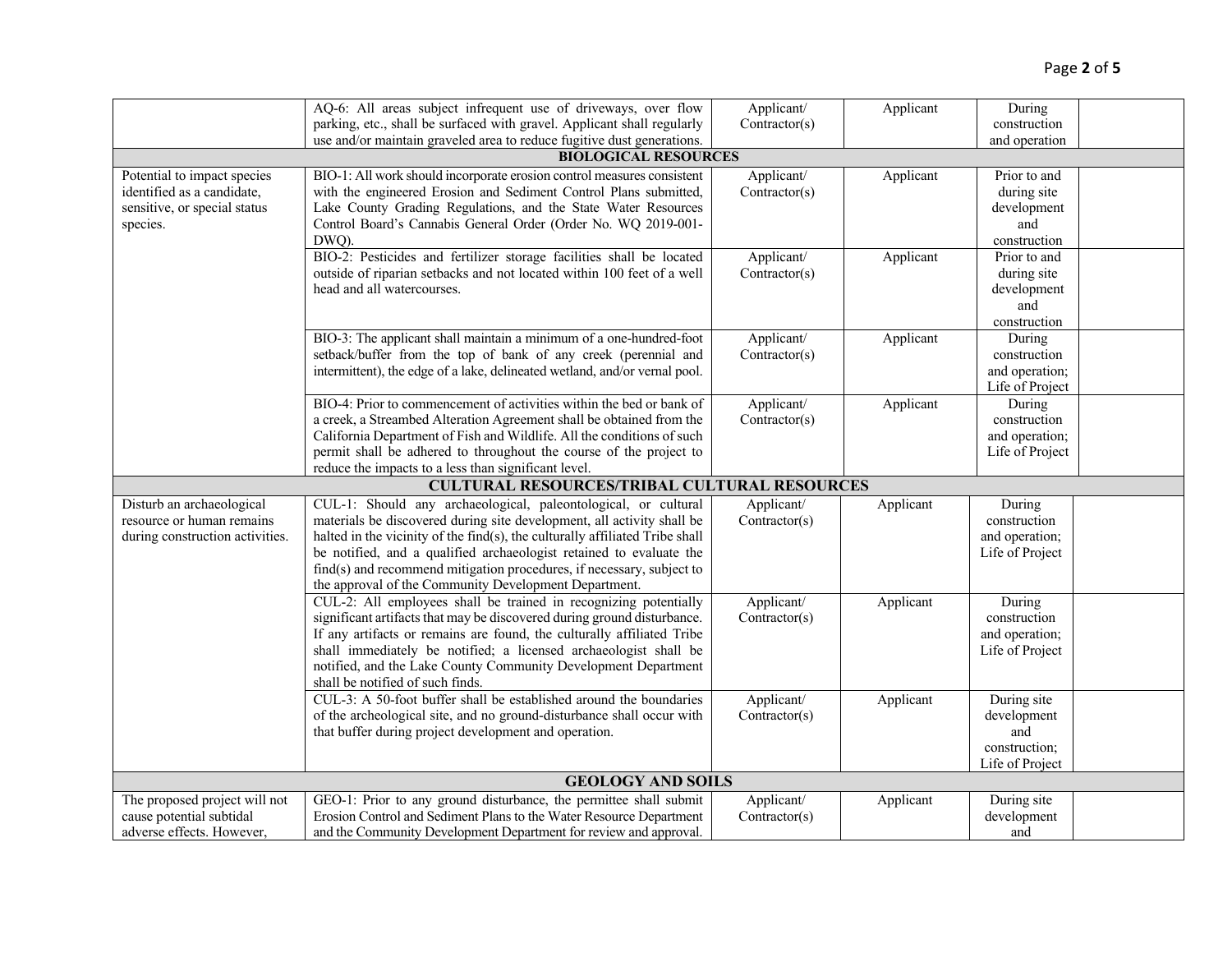| minor ground disturbance is<br>proposed for site preparation.                                                                                                  | Said Sediment and Erosion Control Plans shall protect the local<br>watershed from runoff pollution through the implementation of<br>appropriate Best Management Practices (BMPs) in accordance with the<br>Grading Ordinance. Typical BMPs include the placement of straw,<br>mulch, seeding, straw wattles, silt fencing and the planting of native<br>vegetation on all disturbed areas. No silt, sediment or other materials<br>exceeding natural background levels shall be allowed to flow from the<br>project area. All BMPs shall be maintained for the life of the project.                                                                                                   |                             |           | construction;<br>Life of Project                                      |  |
|----------------------------------------------------------------------------------------------------------------------------------------------------------------|---------------------------------------------------------------------------------------------------------------------------------------------------------------------------------------------------------------------------------------------------------------------------------------------------------------------------------------------------------------------------------------------------------------------------------------------------------------------------------------------------------------------------------------------------------------------------------------------------------------------------------------------------------------------------------------|-----------------------------|-----------|-----------------------------------------------------------------------|--|
|                                                                                                                                                                | GEO-2: Prior to any ground disturbance, (if applicable), the applicant<br>shall submit and obtain a Grading Permit from the Community<br>Development in accordance with Chapters 29 and 30 of the Lake County<br>Code.                                                                                                                                                                                                                                                                                                                                                                                                                                                                | Applicant/<br>Contractor(s) | Applicant | During site<br>development<br>and<br>construction;<br>Life of Project |  |
|                                                                                                                                                                | GEO-3: Excavation, filling, vegetation clearing or other disturbance of<br>the soil shall not occur between October 15 and April 15 unless<br>authorized by the Community Development Director. The actual dates<br>of this defined grading period may be adjusted according to weather and<br>soil conditions at the discretion of the Community Development<br>Director.                                                                                                                                                                                                                                                                                                            | Applicant/<br>Contractor(s) | Applicant | During site<br>development<br>and<br>construction;<br>Life of Project |  |
|                                                                                                                                                                | GEO-4: The applicant shall monitor the site during the rainy season<br>including post-installation, application of BMPs, erosion control<br>maintenance, and other improvements as needed. Said measures shall<br>be maintained for life of the project and replace/repaired when<br>necessary.                                                                                                                                                                                                                                                                                                                                                                                       | Applicant/<br>Contractor(s) | Applicant | During site<br>development<br>and<br>construction;<br>Life of Project |  |
|                                                                                                                                                                | <b>HAZARDS AND HAZARDOUS MATERIALS</b>                                                                                                                                                                                                                                                                                                                                                                                                                                                                                                                                                                                                                                                |                             |           |                                                                       |  |
| The proposed project has the<br>potential to create a hazard to<br>the environment through<br>routine transport, use or<br>disposal of hazardous<br>materials. | HAZ-1: All equipment shall be maintained and operated to minimize<br>spillage or leakage of hazardous materials. All equipment shall be<br>refueled in locations more than 100 feet from surface water bodies.<br>Servicing of equipment shall occur on an impermeable surface. In an<br>event of a spill or leak, the contaminated soil shall be stored,<br>transported, and disposed of consistent with applicable local, state,<br>and federal regulations.                                                                                                                                                                                                                        | Applicant/<br>Contractor(s) | Applicant | During<br>construction<br>and operation;<br>Life of Project           |  |
|                                                                                                                                                                | HAZ-2: The storage of hazardous materials equal to or greater than<br>fifty-five (55) gallons of a liquid, 500 pounds of a solid, or 200 cubic<br>feet of compressed gas, then a Hazardous Materials Inventory<br>Disclosure Statement/Business Plan shall be submitted and<br>maintained in compliance with requirements of Lake County<br>Environmental Health Division. Industrial waste shall not be disposed<br>of on site without review or permit from Lake County Environmental<br>Health Division or the California Regional Water Quality Control<br>Board. The permit holder shall comply with petroleum fuel storage<br>tank regulations if fuel is to be stored on site. | Applicant/<br>Contractor(s) | Applicant | During<br>construction<br>and operation;<br>Life of Project           |  |
|                                                                                                                                                                | HAZ-3: Any spills of oils, fluids, fuel, concrete, or other hazardous<br>construction material shall be immediately cleaned up. All equipment                                                                                                                                                                                                                                                                                                                                                                                                                                                                                                                                         | Applicant/<br>Contractor(s) | Applicant | During<br>construction                                                |  |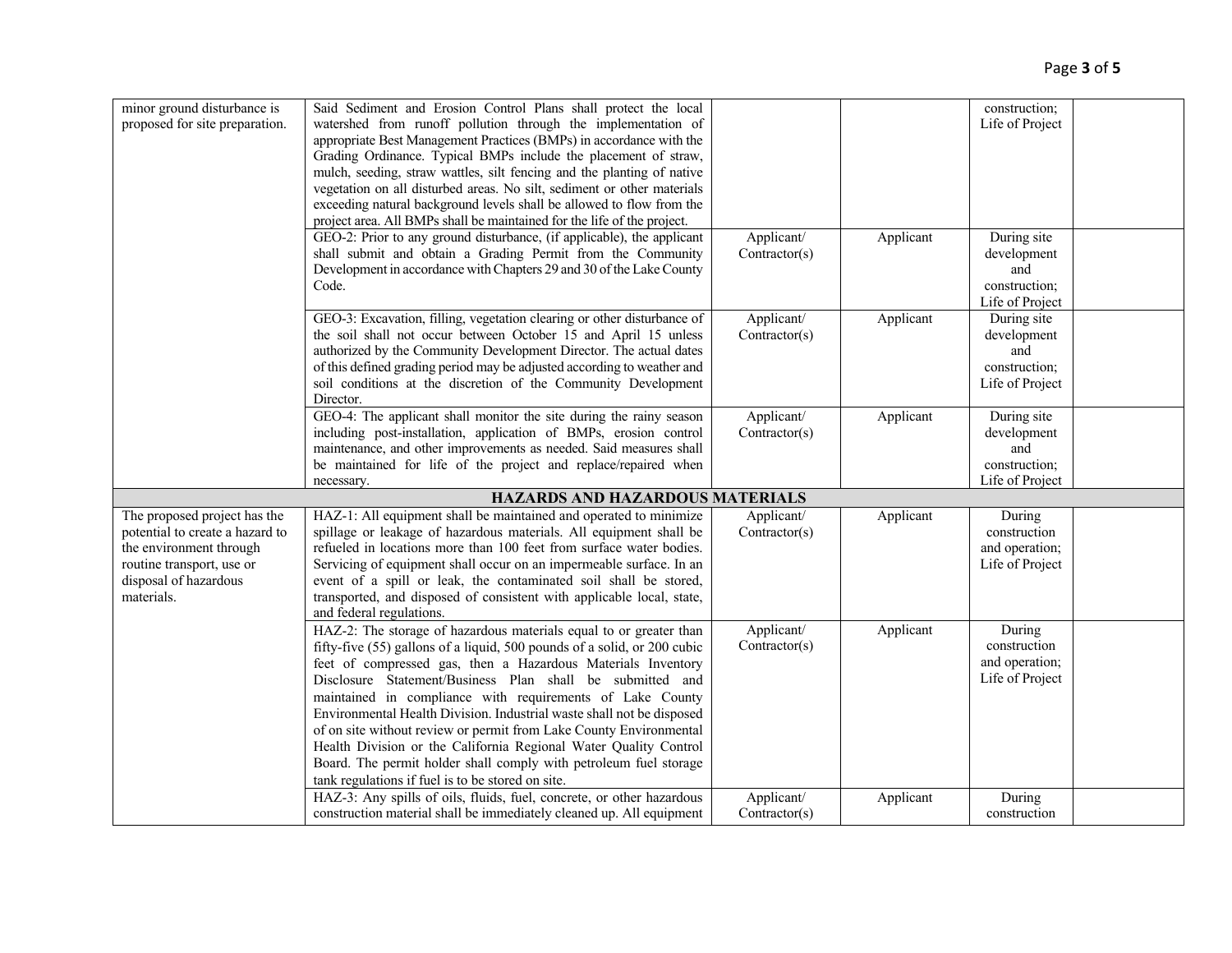|                                                                                                               | and materials shall be stored in the staging areas away from all known<br>waterways.                                                                                                                                                                                                                                                                                                                                                                                                                                                                                                                                                                                        |                             |                                                                                                 | and operation;<br>Life of Project                             |  |
|---------------------------------------------------------------------------------------------------------------|-----------------------------------------------------------------------------------------------------------------------------------------------------------------------------------------------------------------------------------------------------------------------------------------------------------------------------------------------------------------------------------------------------------------------------------------------------------------------------------------------------------------------------------------------------------------------------------------------------------------------------------------------------------------------------|-----------------------------|-------------------------------------------------------------------------------------------------|---------------------------------------------------------------|--|
|                                                                                                               | HAZ-4: All food scraps, wrappers, food containers, cans, bottles, and<br>other trash from the project area should be deposited in trash containers<br>with an adequate lid or cover to contain trash. All food waste should be<br>placed in a securely covered bin and removed from the site weekly to<br>avoid attracting animals.                                                                                                                                                                                                                                                                                                                                         | Applicant/<br>Contractor(s) | Applicant                                                                                       | During<br>construction<br>and operation;<br>Life of Project   |  |
|                                                                                                               | HAZ-5: The applicant shall maintain records of all hazardous or toxic<br>materials used, including a Material Safety Data Sheet (MSDS) for all<br>volatile organic compounds utilized, including cleaning materials. Said<br>information shall be made available upon request and/or the ability to<br>provide the Lake County Air Quality Management District such<br>information to complete an updated Air Toxic Emission Inventory.                                                                                                                                                                                                                                     | Applicant/<br>Contractor(s) | Applicant                                                                                       | During<br>construction<br>and operation;<br>Life of Project   |  |
|                                                                                                               | HAZ-6: Prior to operation, all employees shall have access to<br>restrooms and hand-wash stations. The restrooms and hand wash<br>stations shall meet all accessibility requirements.                                                                                                                                                                                                                                                                                                                                                                                                                                                                                       | Applicant/<br>Contractor(s) | Applicant                                                                                       | During<br>construction<br>and operation;<br>Life of Project   |  |
|                                                                                                               | HAZ-7: The proper storage of equipment, removal of litter and waste,<br>and cutting of weeds or grass shall not constitute an attractant,<br>breeding place, or harborage for pests.                                                                                                                                                                                                                                                                                                                                                                                                                                                                                        | Applicant/<br>Contractor(s) | Applicant                                                                                       | During<br>construction<br>and operation;<br>Life of Project   |  |
|                                                                                                               | HAZ-8: The applicant shall obtain an Operator Identification Number<br>from the California Department of Pesticide Regulation prior to using<br>pesticides onsite for cannabis cultivation.                                                                                                                                                                                                                                                                                                                                                                                                                                                                                 | Applicant/<br>Contractor(s) | Applicant                                                                                       | During<br>construction<br>and operation;<br>Life of Project   |  |
|                                                                                                               | <b>HYDROLOGY AND WATER QUALITY</b>                                                                                                                                                                                                                                                                                                                                                                                                                                                                                                                                                                                                                                          |                             |                                                                                                 |                                                               |  |
| The proposed project has<br>potential to affect water quality<br>of creeks that flow through the<br>property. | HYD-1: Before this permit having any force or effect, the permittee(s)<br>shall adhere to the Lake County Division of Environmental Health<br>requirements regarding on-site wastewater treatment and/or potable<br>water requirements. The permittee shall contact the Lake County<br>Division of Environmental Health for details.                                                                                                                                                                                                                                                                                                                                        | Applicant/<br>Contractor(s) | Applicant;<br>Community<br>Development<br>Department;<br>Division of<br>Environmental<br>Health | Prior to<br>construction<br>and operation;<br>Life of Project |  |
|                                                                                                               | HYD-2: The production well shall have a meter to measure the amount<br>of water pumped. The production wells shall have continuous water<br>level monitors. The methodology of the monitoring program shall be<br>described. A monitoring well of equal depth within the cone of<br>influence of the production well may be substituted for the water level<br>monitoring of the production well. The monitoring wells shall be<br>constructed and monitoring begun at least three months prior to the<br>use of the supply well. An applicant shall maintain a record of all data<br>collected and shall provide a report of the data collected to the County<br>annually. | Applicant/<br>Contractor(s) | Applicant;<br>Community<br>Development<br>Department;<br>Department of<br>Water Resources       | Prior to<br>construction<br>and operation;<br>Life of Project |  |